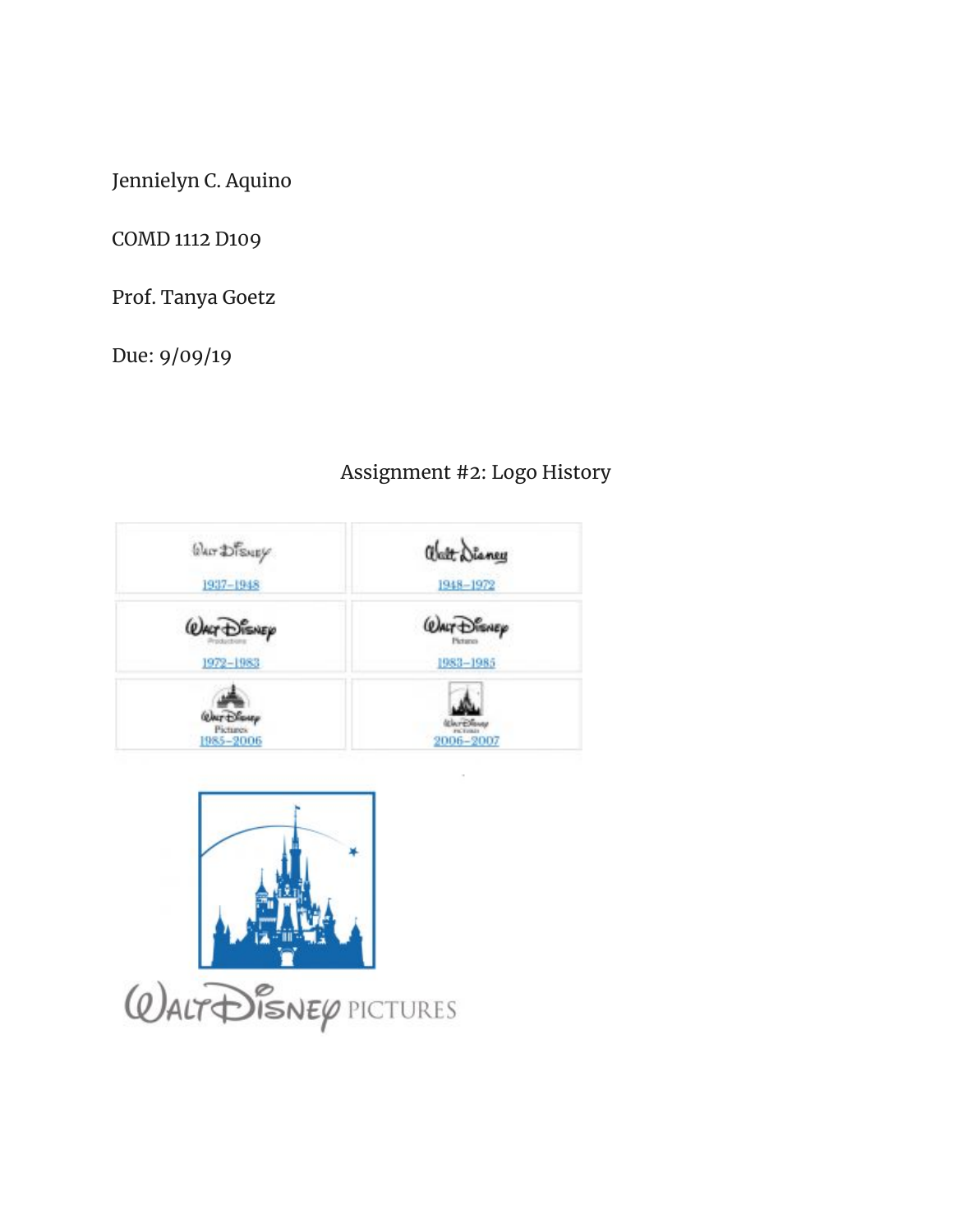"Walt Disney Logo." *1000 Logos The Famous Brands and Company Logos in the World*, 1000logos.net/walt-disney-logo/.

Walt Disney started off his career with his first-ever business which was Laugh-O-Grams Studios. It was the beginning of his creation of cartoon films. But in 1923, Laugh-O-Grams studio was suffering from an unfortunate bankruptcy. Because of this bankruptcy, Disney moved out Hollywood in order to start all over again. He had only \$20 to his name. With the help of his brother Roy, Disney was able to produce his own short cartoon animation called "Alice and Oswald the lucky rabbit." Both cartoons became very successful and popular. However when he tried to earn some money from his distributor for his cartoon. He founded out that his distributor went behind his back and signed up almost all of his animators in order to make Oswald cartoons make less money. Disney reread his contract and soon realized that he didn't own the rights to Oswald. In 1928, he lost his legal copyright for these characters since he couldn't protect his legal right for his character.

Along with the help of his chief animator Ub Iwerks, Disney was able to design a brand-new character which was a little mouse and able to give the little mouse a personality. Ub was able to animate two Mickey Mouse cartoons. However, Disney couldn't sell his cartoons due to the fact that the original two Mickey Mouse cartoons did not yet have sound. In their third cartoon Steamboat Willie, they introduced synchronized sound to the animation. The little mouse from Steamboat Willie became known as Mickey Mouse. Mickey Mouse became one of the most famous Disney characters that Walt Disney created. Due to the success of Steamboat Willie, in 1929 Walt Disney Production was created. This was the very beginning of Walt Disney's successful career.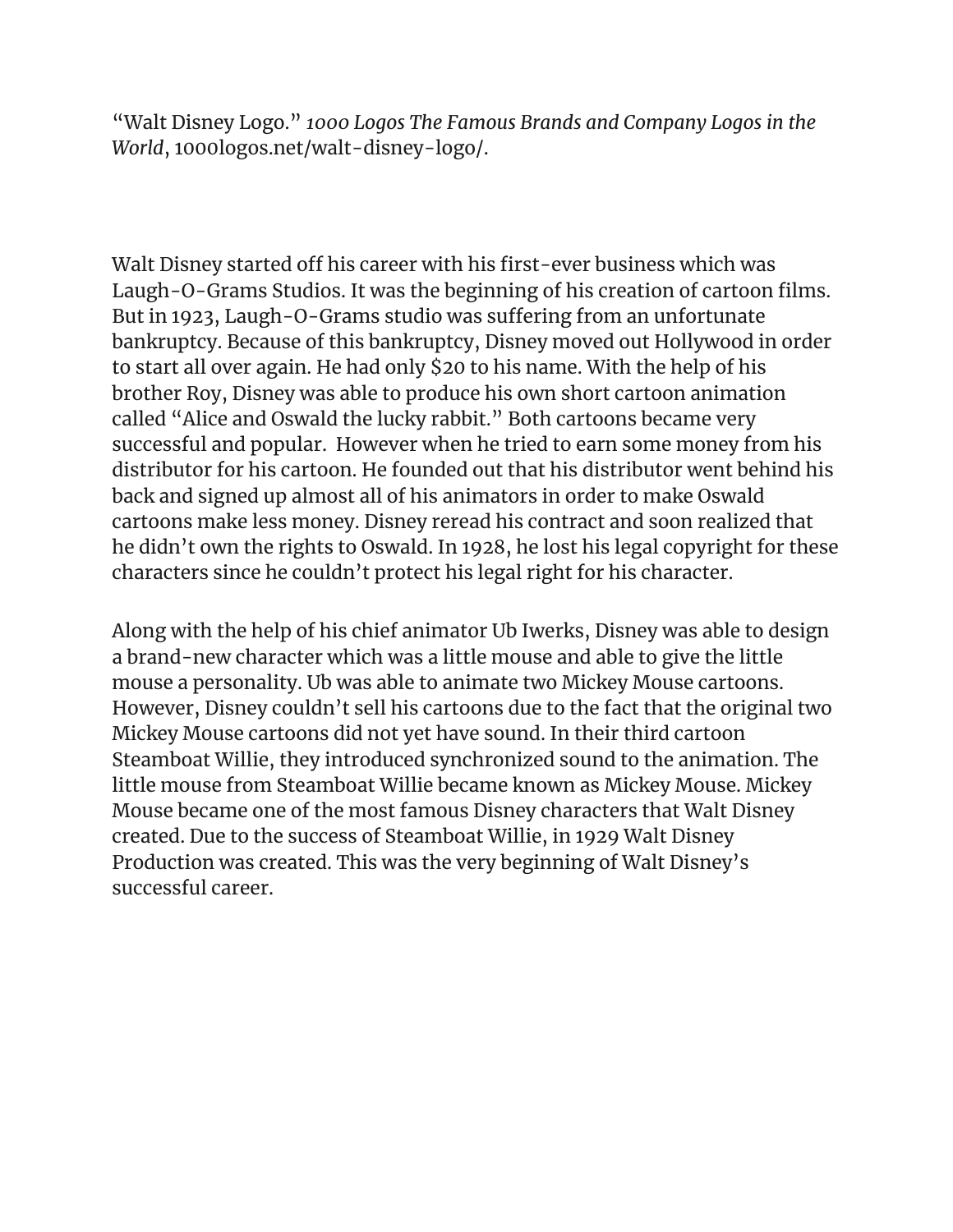

Stark, Tony. "The Walt Disney Logo." *Logaster Blog*, 11 Sept. 2019, www.logaster.com/blog/walt-disney-logo/.

When Walt Disney production was first created, its first-ever logo was the profile of Mickey Mouse which was rotated and changed colors. The logo featured a stylish word which was Walt Disney and home entertainment right below the logo. It takes advantage of Disney's first-ever creation which was Mickey Mouse. This logo was showcasing the improvement in technology animation during that time. Mickey Mouse was transformed from a touching mouse into a most famous brand. Mickey Mouse was the first cartoon character who was able to exceed the bound of screens

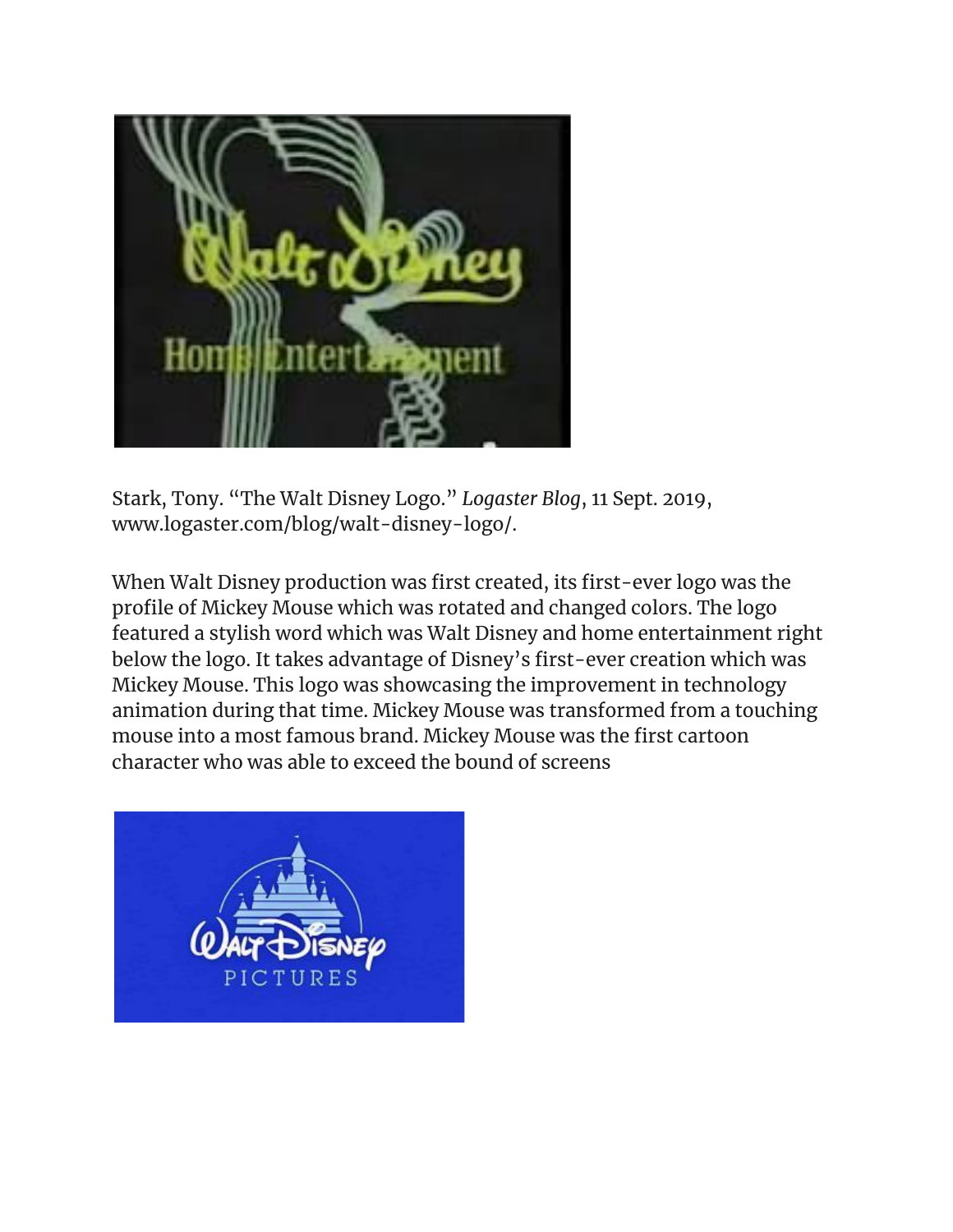Sandu, Bogdan. "The Disney Logo and All There Is to Know about the Walt Disney Brand." *Design Your Way*, 13 Nov. 2019, www.designyourway.net/blog/graphic-design/the-disney-logo/.

In 1985, the Walt Disney logo had a transformed in its logo. They added a key visual,Cinderella's castle, to the Walt Disney name. The logo was on a dark purple/blue backdrop along with a shower of light that was descending from the top of the screen. It was forming into a stylized ,segment castle which was a either white or purple with only 6 flags. Through the main gate of the Cinderella's castle had a white ball of light that formed and then extend out to form the word of Walt Disney along with the word "PICTURES" that was faded underneath Walt Disney



Nostra. "The Story Behind... The Walt Disney Pictures Logo." *My Filmviews*, 19 Dec. 2012,

www.myfilmviews.com/2012/10/31/the-story-behind-the-walt-disney-pictur es-logo/.

In 2007, Disney had struck a deal with Pixar to created an animated 3D version of their previous logo. The camera would zoom out of the castle while the 6 flags were moving. "Walt Disney Pictures" is shown after while the stars was drawn a line that was behind the castle which cast a shadows onto the castle.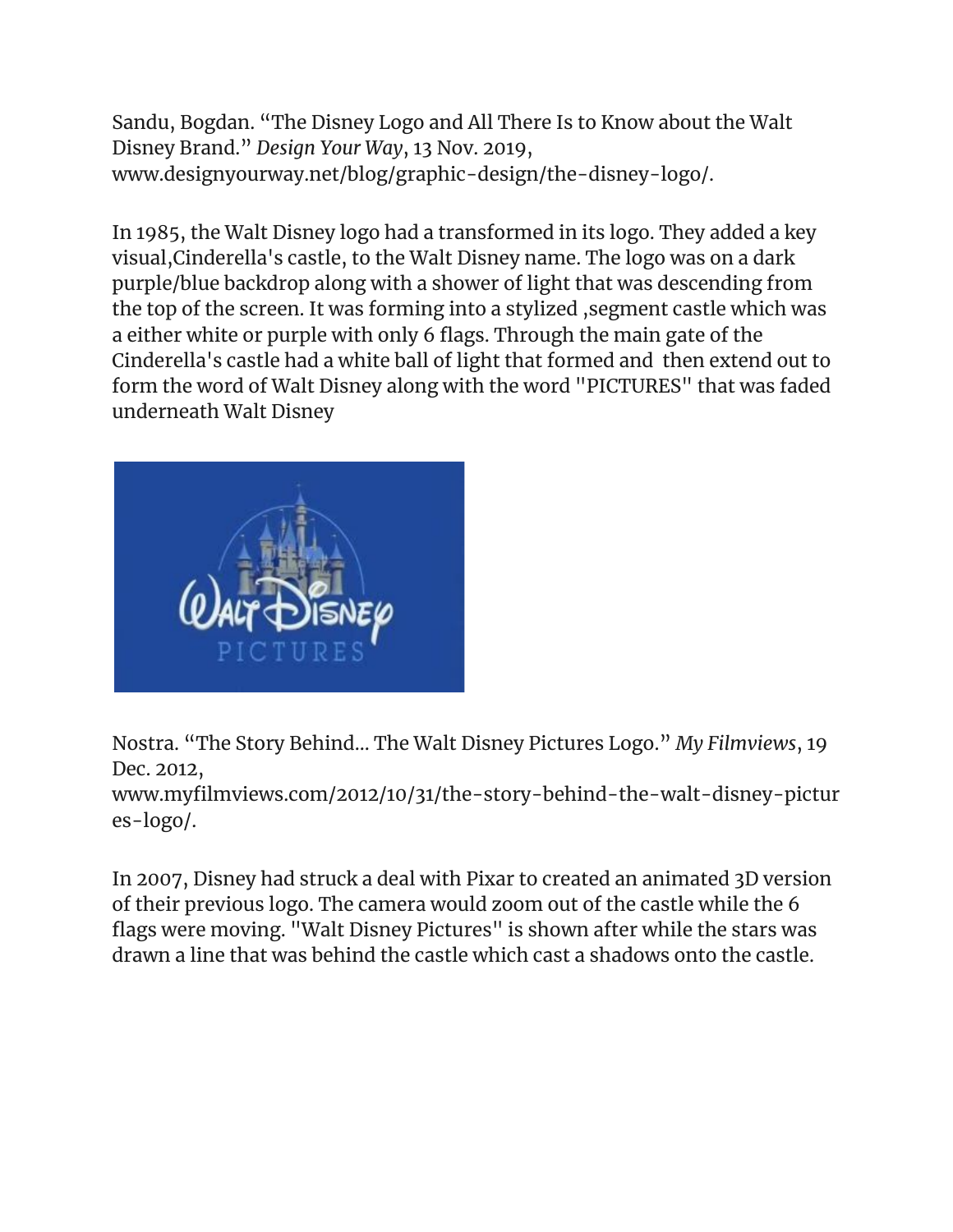## **RESOURCES:**

Admin, Joe - LMW. "The History of Disney and Their Logo Design." *LogoMyWay Blog*, 7 Mar. 2017, blog.logomyway.com/history-disney-logo-design/.

Sandu, Bogdan. "The Disney Logo: All There Is to Know about the Walt Disney Brand." *Design Your Way*, 17 June 2019, www.designyourway.net/blog/graphic-design/the-disney-logo/.

Stark, Tony. "The Walt Disney Logo." *Logaster*, 22 Aug. 2012, www.logaster.com/blog/walt-disney-logo/.

"Walt Disney Logo." *1000 Logos The Famous Brands and Company Logos in the World*, 1000logos.net/walt-disney-logo/.

Www.facebook.com/stuartlcrawford. "History Of The Disney Logo Design And Branding Evolution." *Inkbot Design*, 13 Aug. 2019, inkbotdesign.com/disney-logo-design/.

Nostra. "The Story Behind... The Walt Disney Pictures Logo." *My Filmviews*, 19 Dec. 2012, www.myfilmviews.com/2012/10/31/the-story-behind-the-walt-disney-pictur es-logo/.

"Walt Disney Pictures Logo." *Disney Wiki*, disney.fandom.com/wiki/Walt\_Disney\_Pictures\_logo.